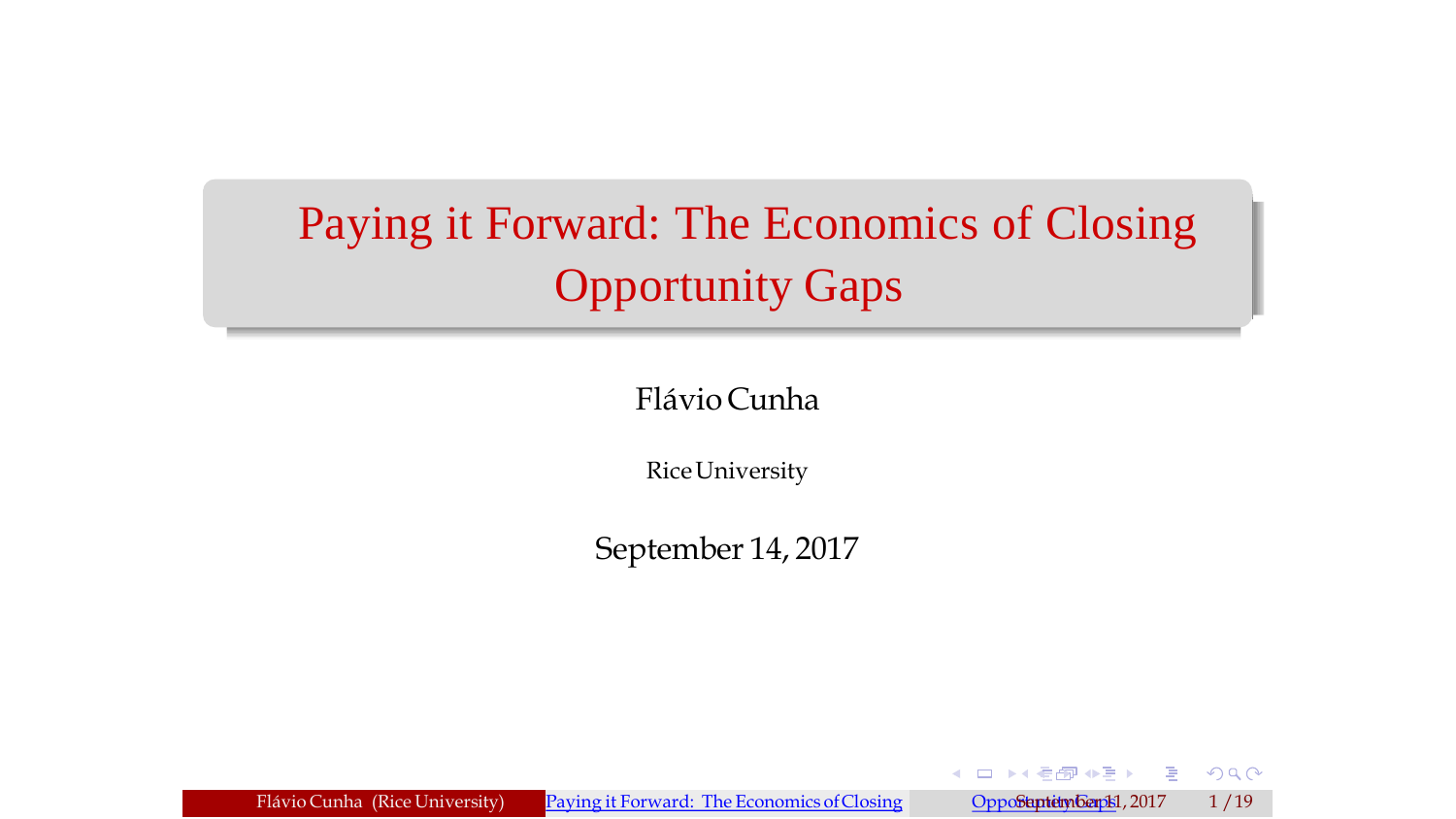## Evolution of Inequality in USA



**K □ ▶K 看得 ◆三** 

э

 $2990$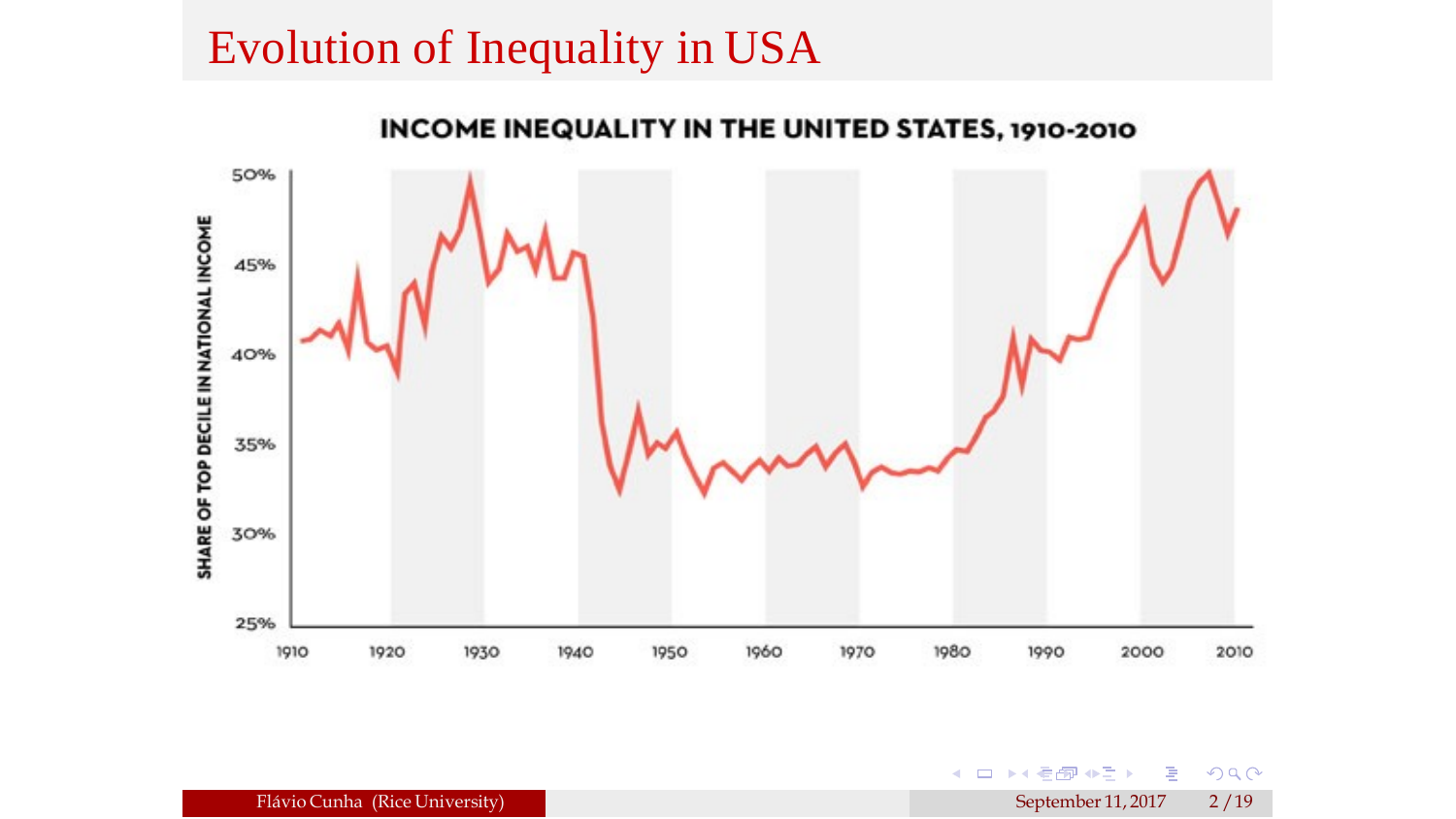## Evolution of Inequality in USA

- Why is inequality increasing?
	- The demand for skills continues to grow at the same historical rates from the beginning of the 20<sup>th</sup> century.
	- In the last 40 years, the supply of skills has grown at much lower rates.

 $200$ 

- As a result, prices of skills have been increasing over time.
- For example, returns to college degree have risen from less than 30% in 1970s to almost 50% in 2015.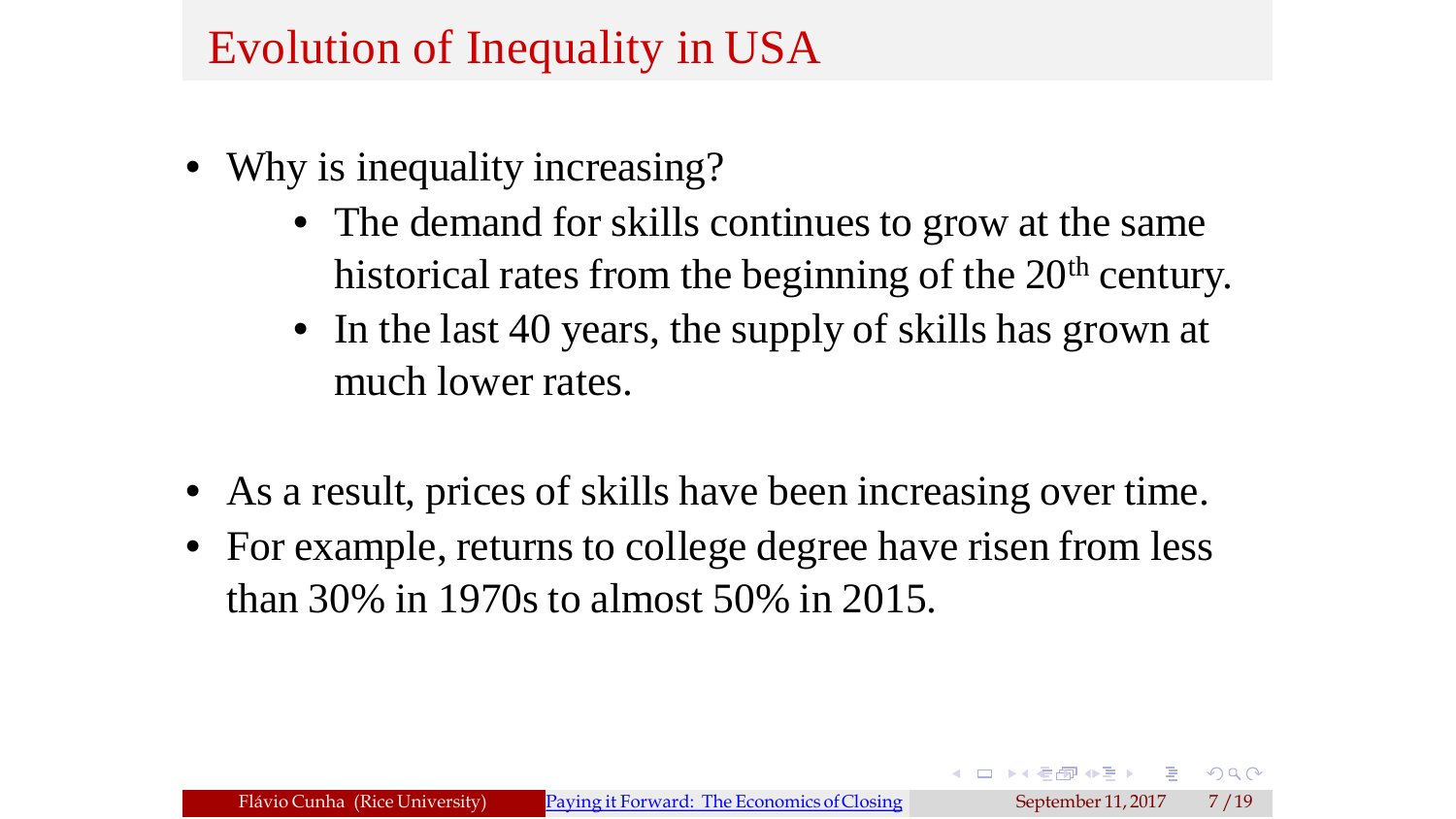## Evolution of Inequality in USA

- The policy response is to increase access to postsecondary education.
- We have increased access and enrollment, but we have made little progress on improving graduation rates.
- Two reasons:
	- 1. We increased enrollment rates for individuals who are not post-secondary ready.
	- 2. The individuals who are not post-secondary ready are enrolling in institutions that do not have resources to help them graduate.

 $QQ$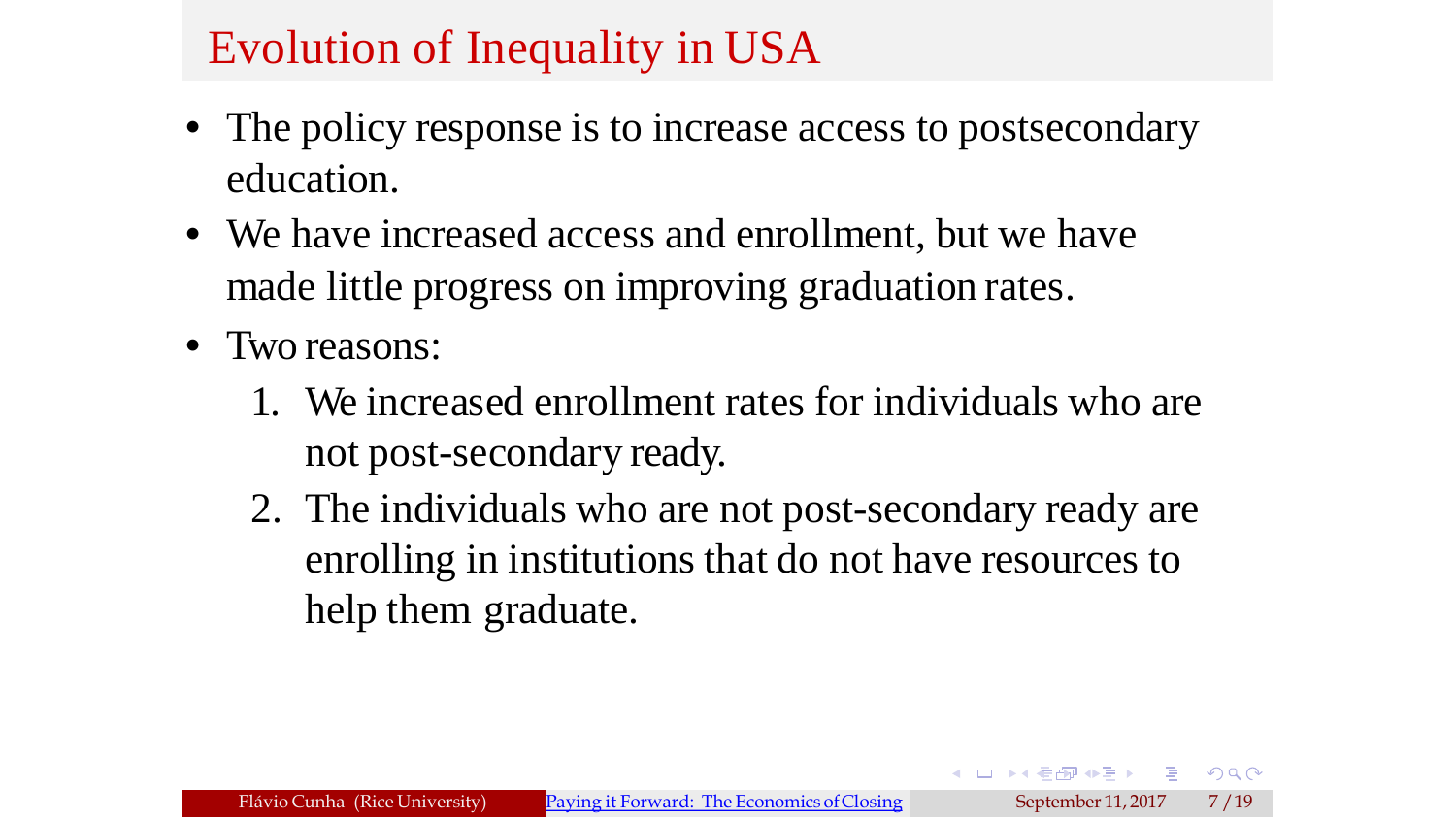Figure 3: The Probability of Educational Decisions, by Endowment Levels, Some College vs. 4-year college degree

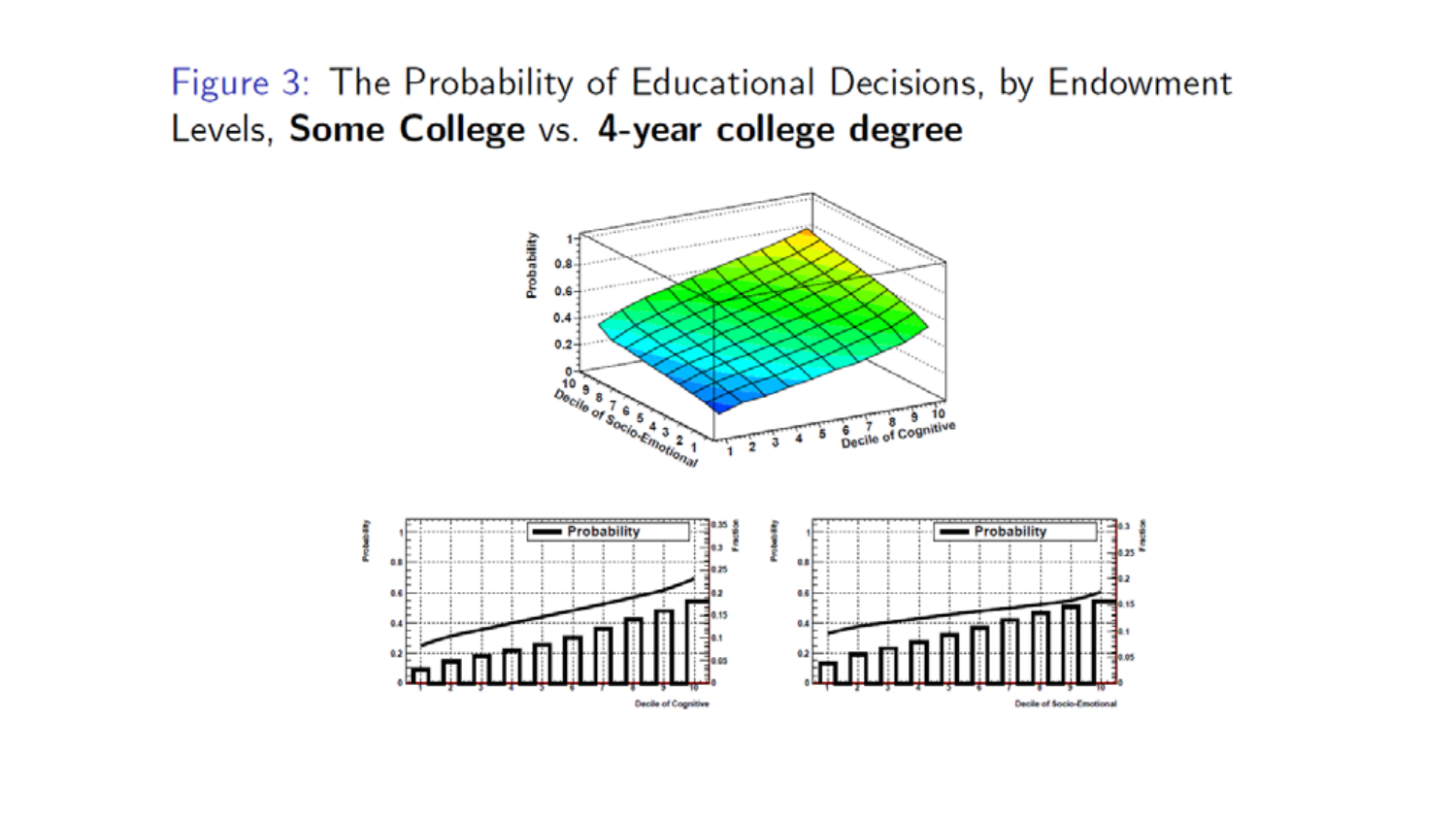### Gaps in Skills in Childhood and Adolescence

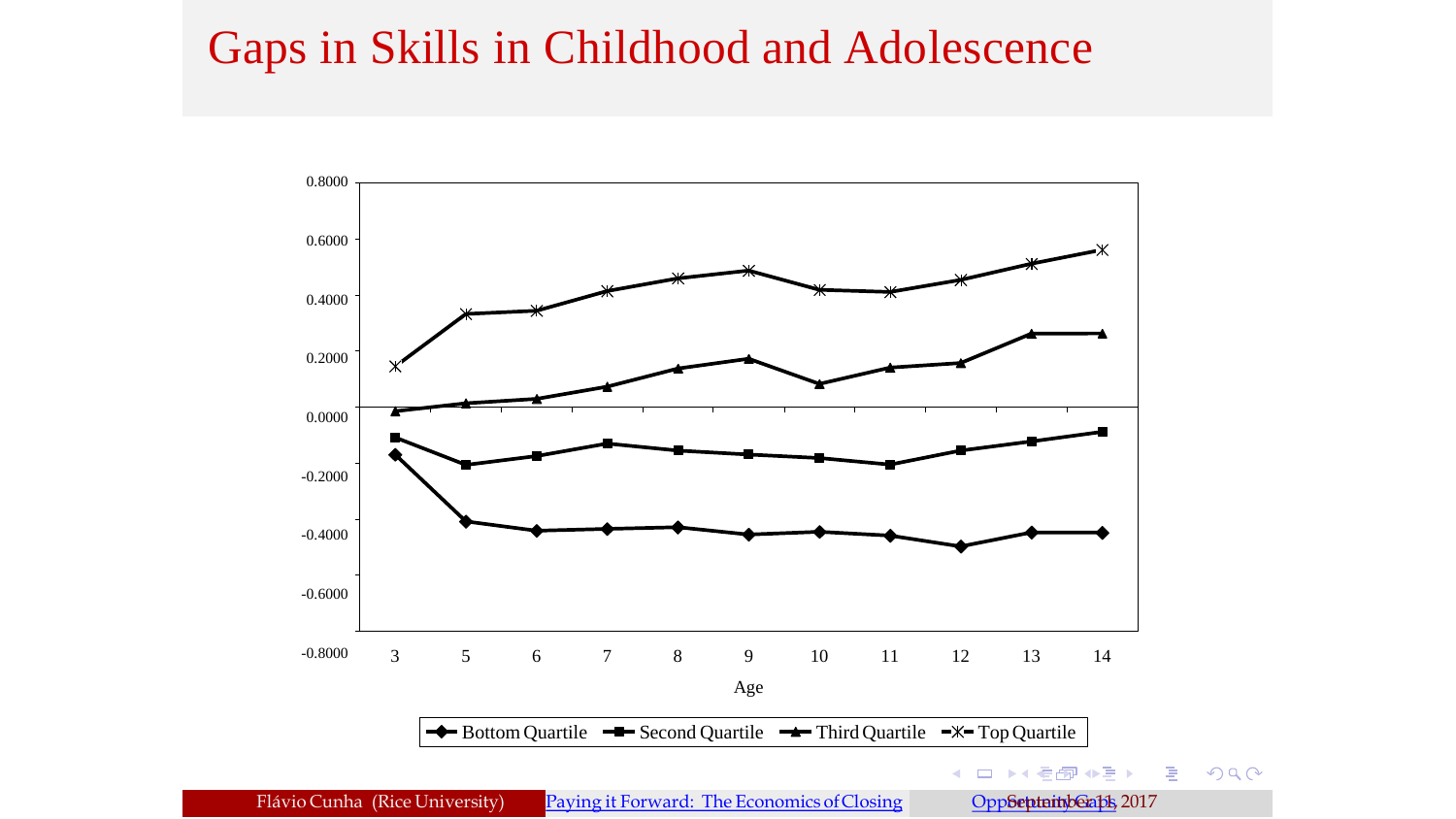#### Average percentile rank on anti-social behavior score, by income quartile



Flávio Cunha (Rice University) Paying it Forward: The Economics of Closing OppSeptemb@abl, 2017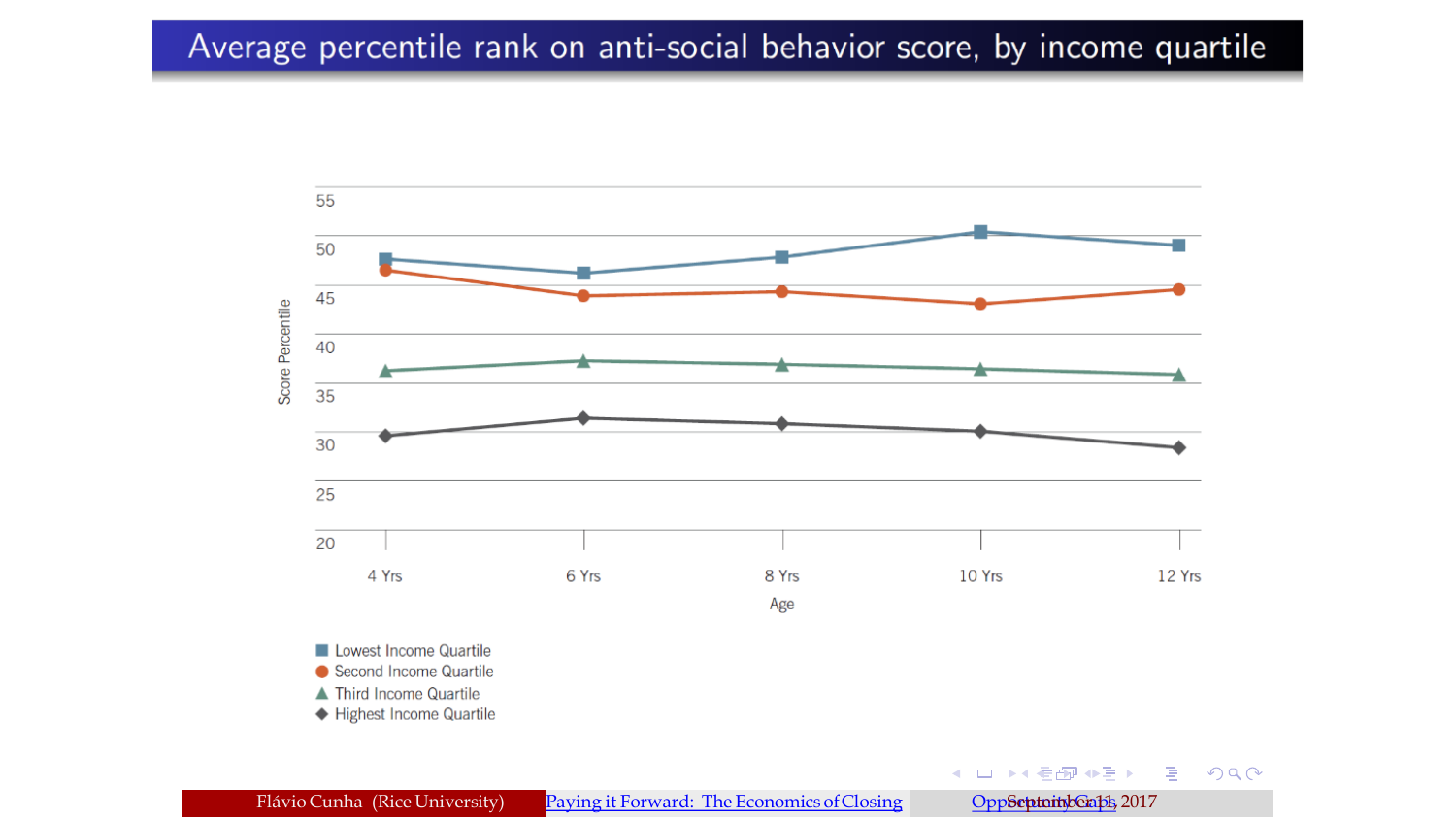### Gaps in Investments in Human Capital

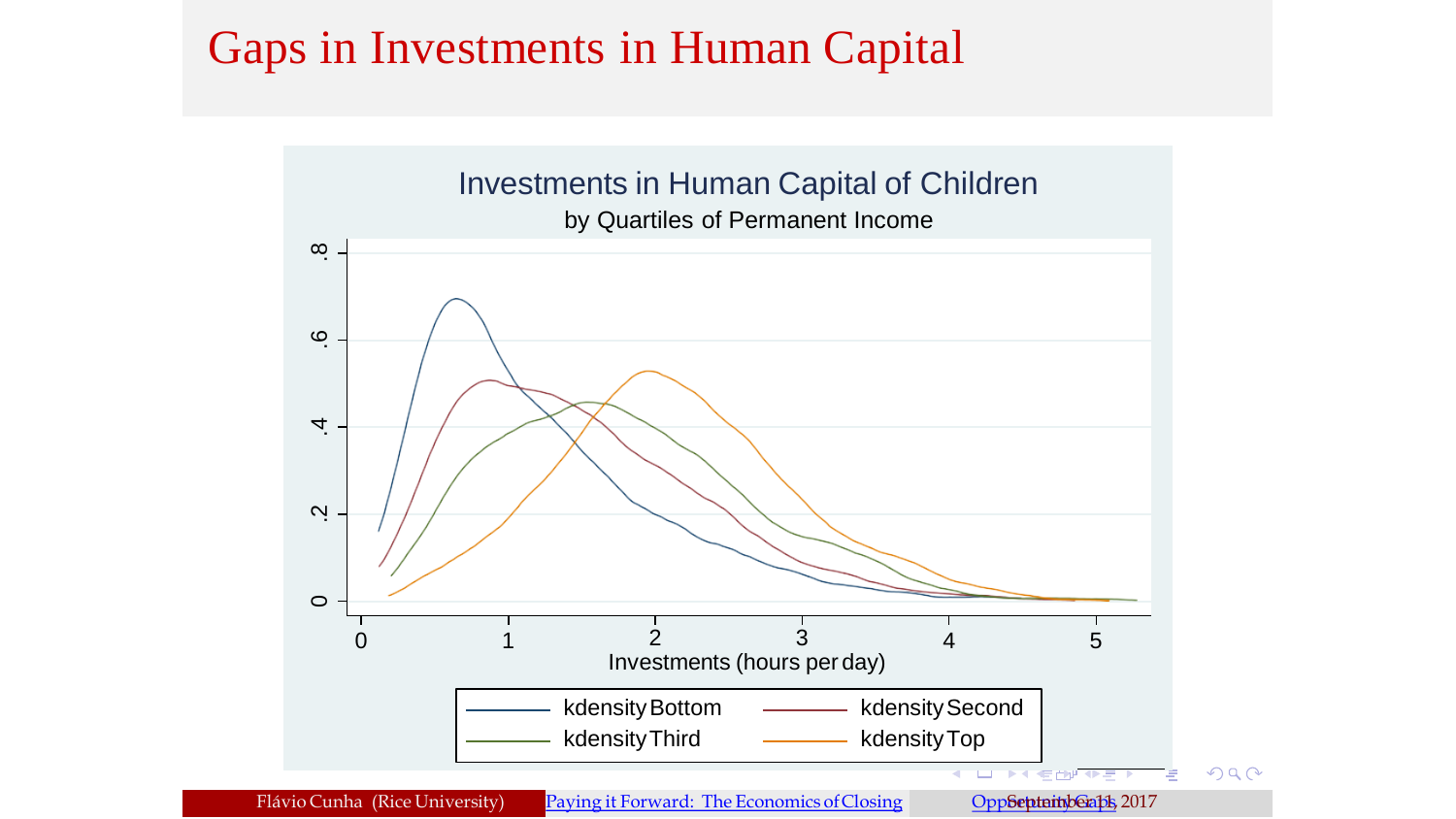## Three Comments

1. It is not only correlation, it is partially causal.

- The Perry Preschool Program and the Abecedarian Program show that it is possible to change social outcomes by improving the quality of environment of disadvantaged children.
- 2. It is not only income.
- 3. It is a more serious problem than only inequality.

 $\Omega$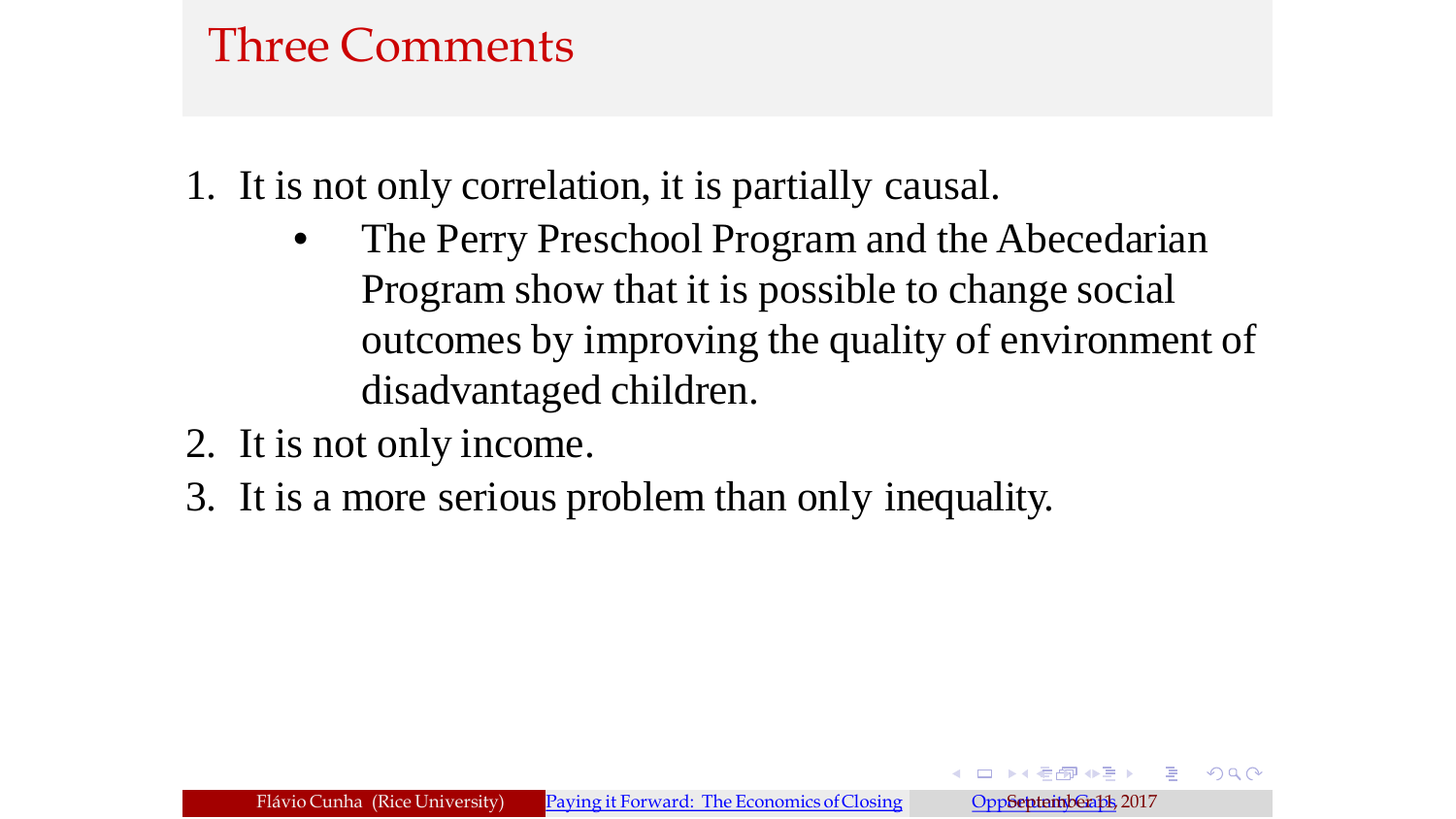### It is not Only Income

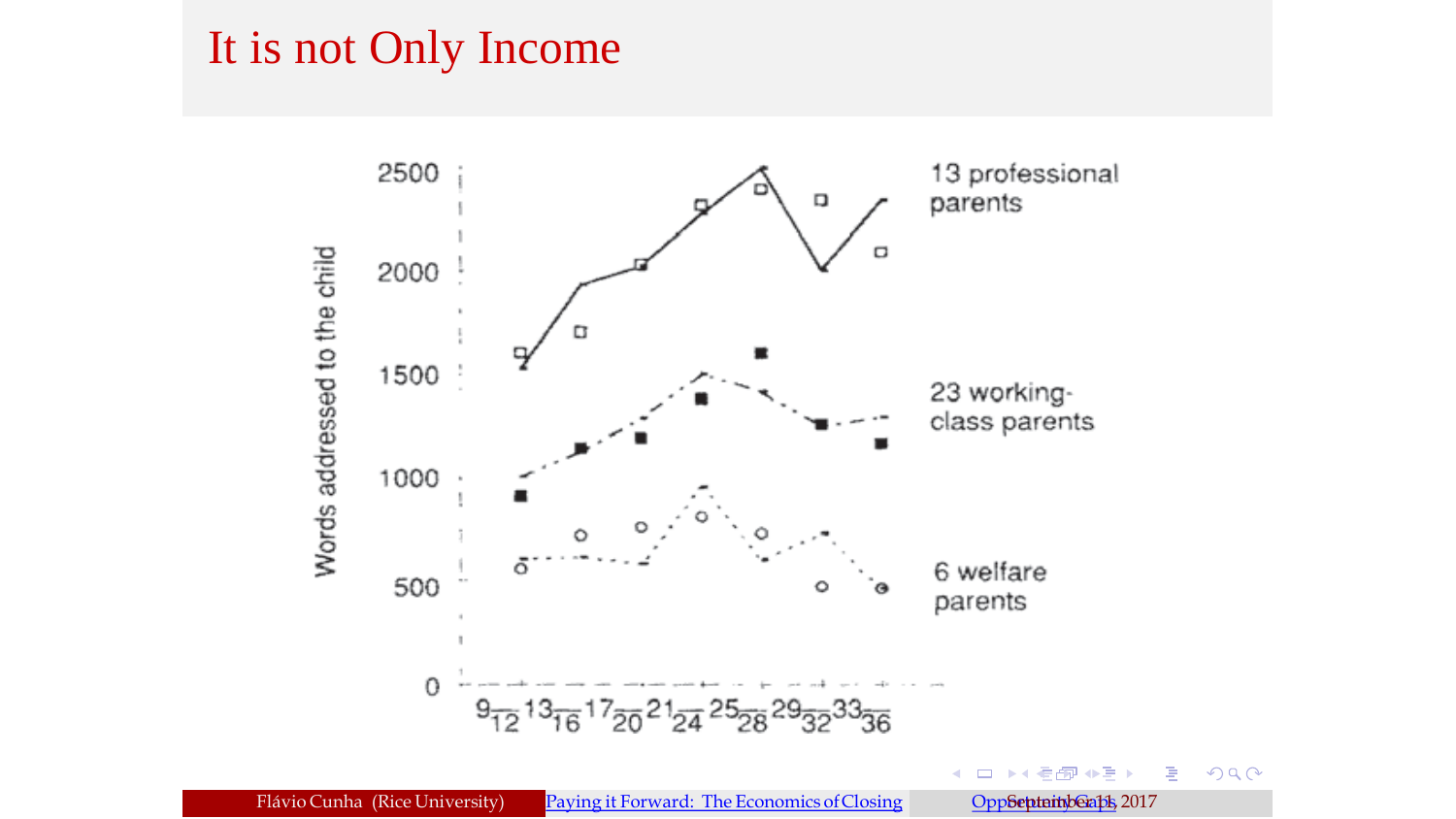## It is not only income

Philadelphia Human Development Study

- At first pregnancy: Estimate maternal beliefs about the impact of investment on child development.
- At age 9 months: Visit the home and measure investments on the child.
- At age 24 months: Bring parent and mother to the study site and measure child development and maternal beliefs.

 $\equiv$   $\cap$  Q  $\cap$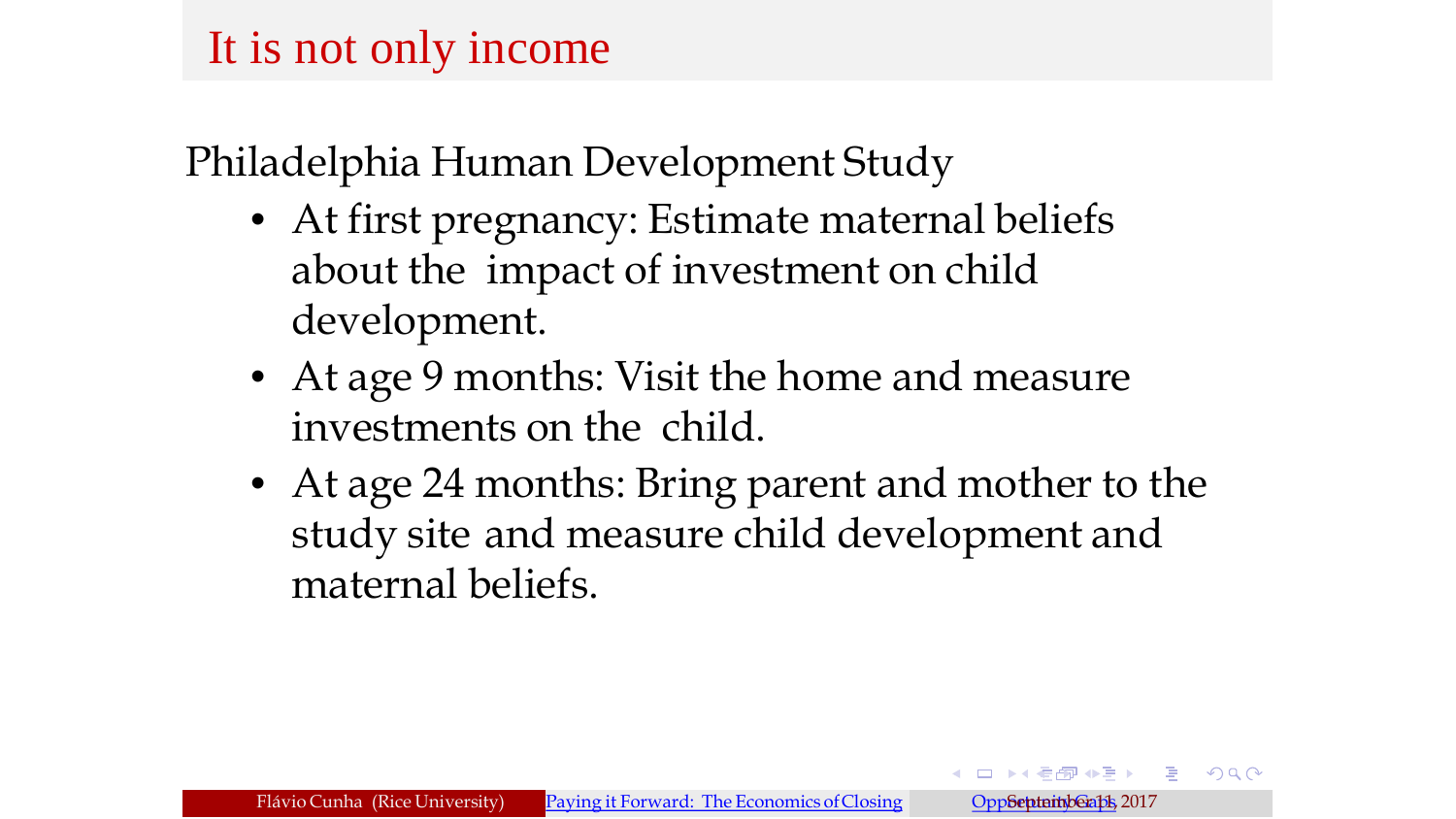### Differences Between Groups: CESD and HOME

#### Philadelphia Human Development Study

|                        | <b>CESD</b> |             | <b>HOME</b> |             |
|------------------------|-------------|-------------|-------------|-------------|
|                        | Low Income  | High Income | Low Income  | High Income |
| <b>First Quartile</b>  | 25.11%      | 44.24%      | 32.34%      | 0.00%       |
| <b>Second Quartile</b> | 25.27%      | 29.70%      | 28.61%      | 14.41%      |
| <b>Third Quartile</b>  | 20.70%      | 20.00%      | 27.11%      | 19.49%      |
| <b>Fourth Quartile</b> | 28.92%      | 6.06%       | 11.94%      | 66.10%      |

 $\begin{picture}(160,10) \put(0,0){\line(1,0){10}} \put(10,0){\line(1,0){10}} \put(10,0){\line(1,0){10}} \put(10,0){\line(1,0){10}} \put(10,0){\line(1,0){10}} \put(10,0){\line(1,0){10}} \put(10,0){\line(1,0){10}} \put(10,0){\line(1,0){10}} \put(10,0){\line(1,0){10}} \put(10,0){\line(1,0){10}} \put(10,0){\line(1,0){10}} \put(10,0){\line($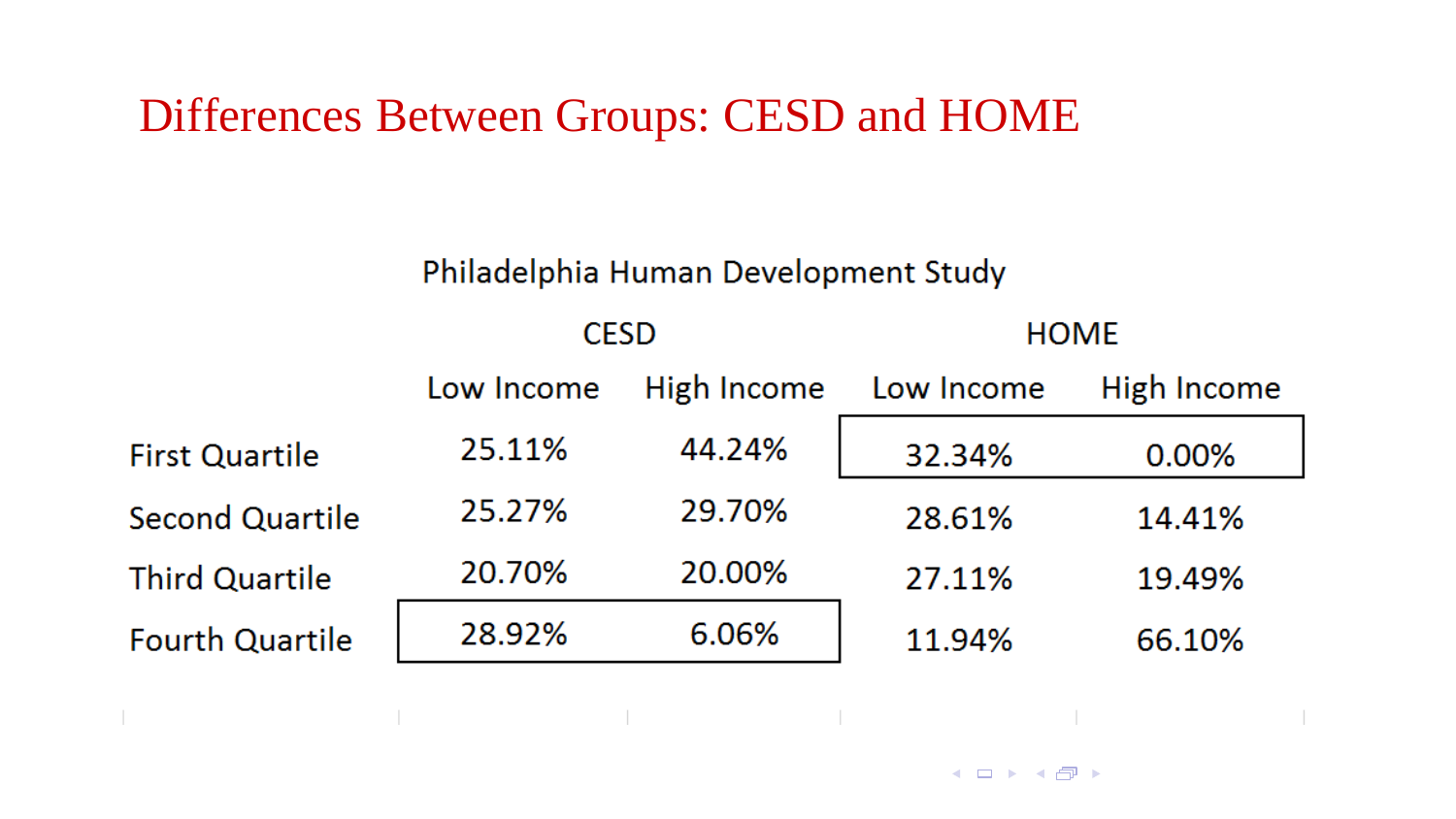#### Maternal Beliefs Low-Income (Blue) and High-Income (Red) Samples Philadelphia Human Development Study



 $\leftarrow$   $\Box$   $\rightarrow$   $\rightarrow$   $\Box$   $\rightarrow$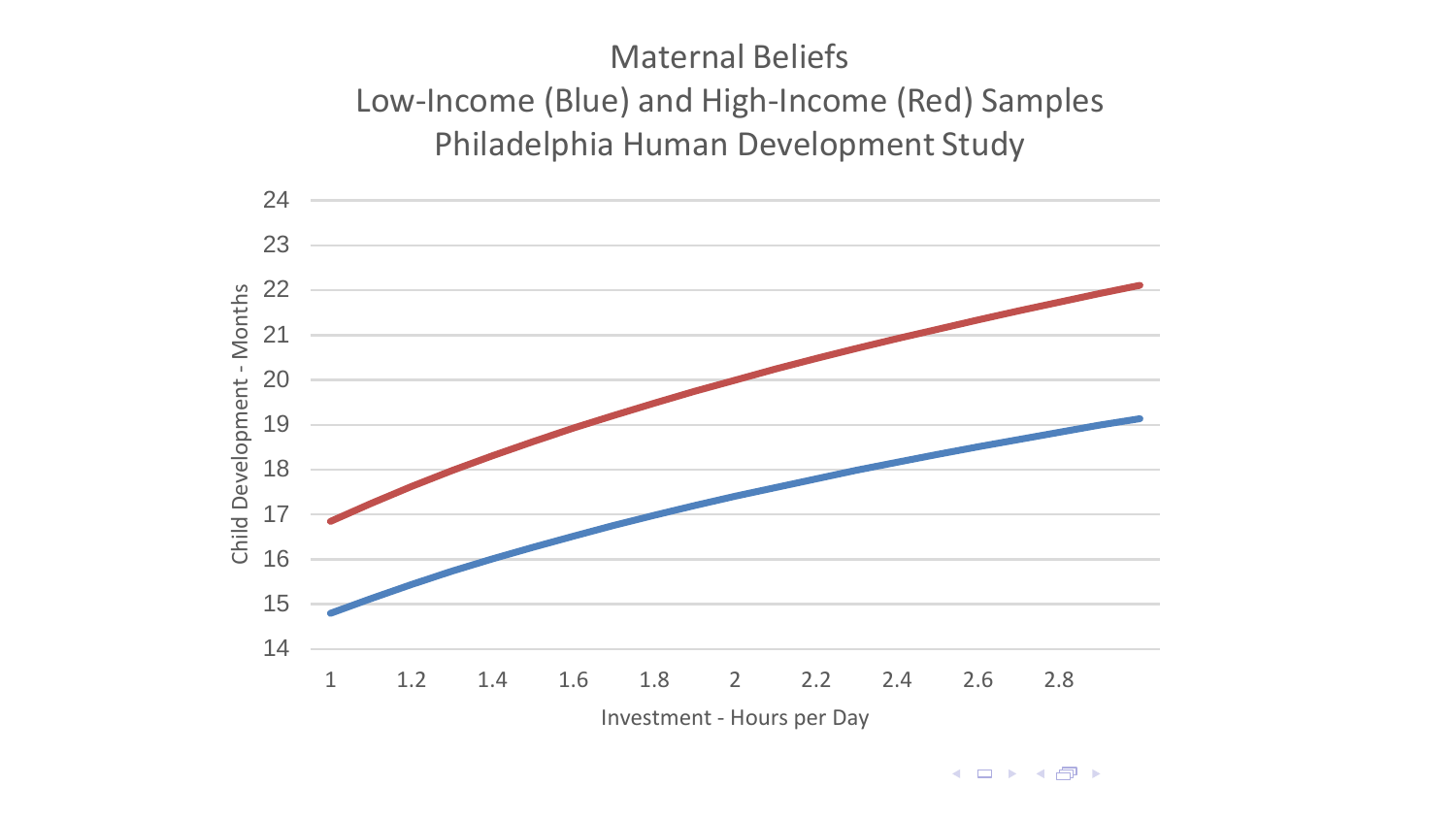## What we know and what we don't

- One standard deviation increase in maternal beliefs translates into 0.06 to 0.20 of a standard deviation higher score in the HOME.
- What we don't know.
	- Is the correlation causal?
	- How are beliefs formed?
	- Has any parenting program ever changed parental beliefs?
	- If so, how much did it cost? By how much did investments increase?
	- Is it necessary to change parental beliefs to improve parent-child interactions?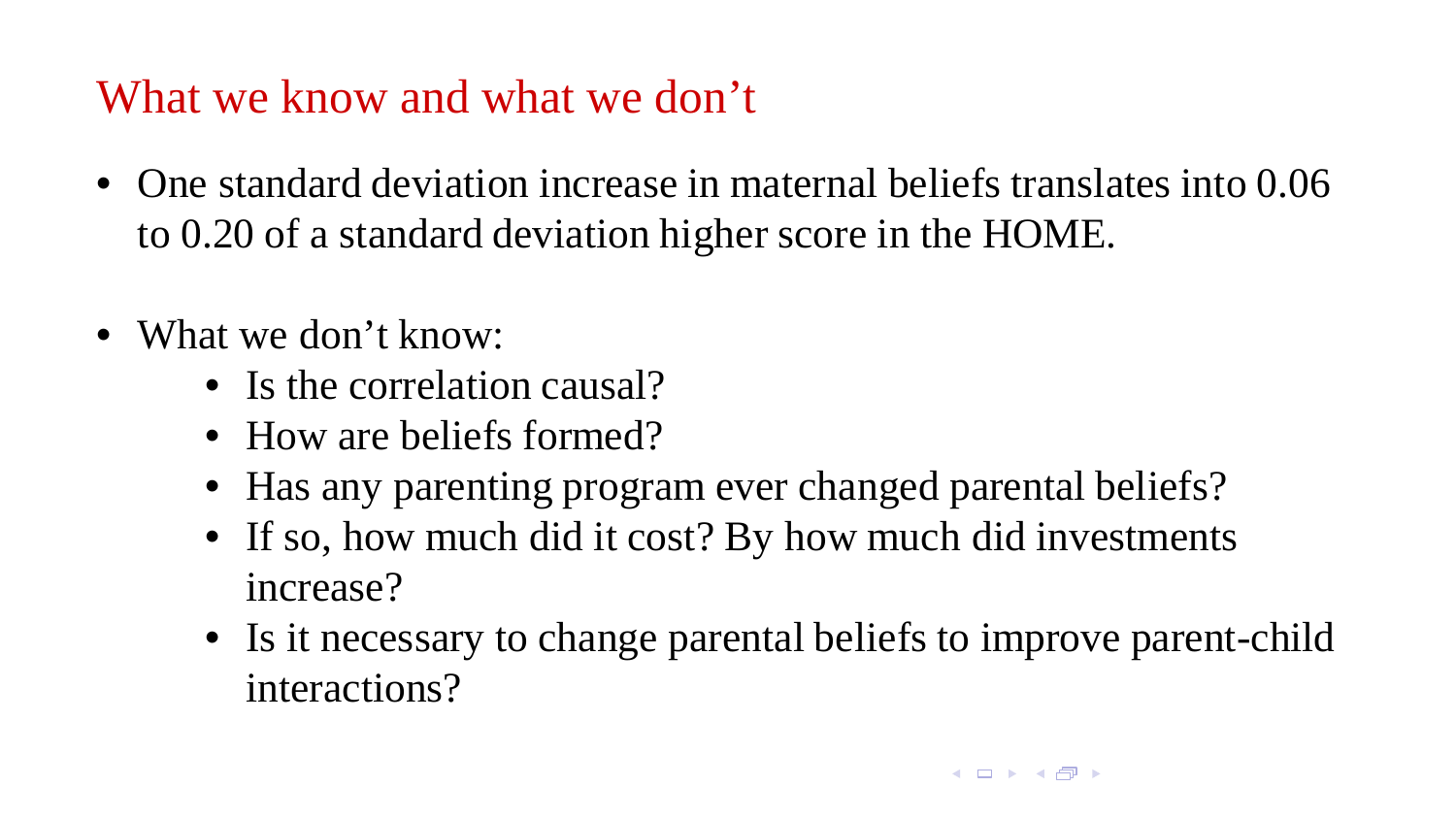## It is more serious than inequality